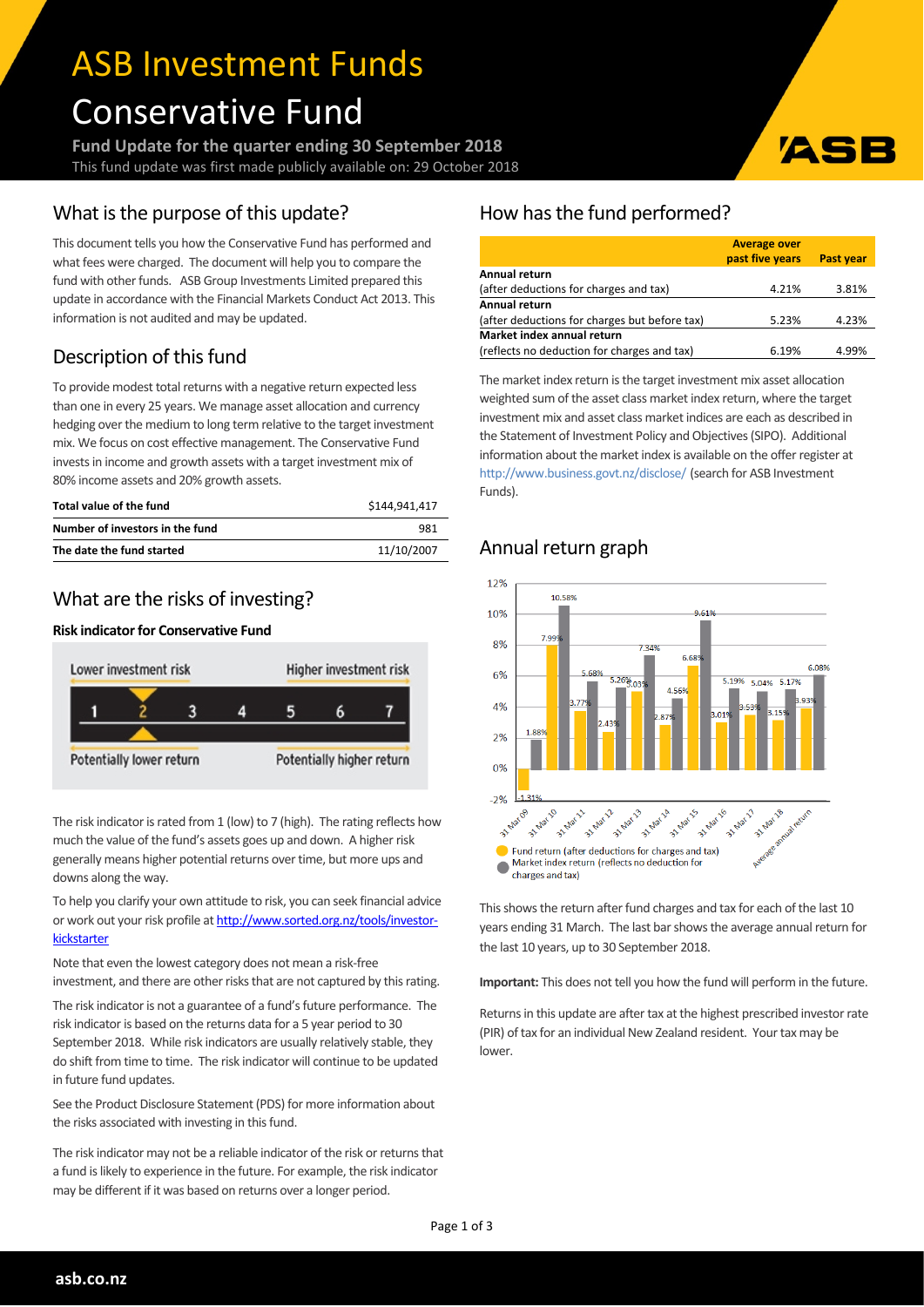# What fees are investors charged?

Investorsin the Conservative Fund are charged fund charges. In the yearto 31 March 2018 these were:

|                                             | % of net asset value                    |
|---------------------------------------------|-----------------------------------------|
| Total fund charges <sup>1</sup>             | 0.96%                                   |
| Which are made up of:                       |                                         |
| Total management and administration charges | 0.96%                                   |
| Including:                                  |                                         |
| Manager's basic fee                         | 0.90%                                   |
| Other management and administration charges | 0.06%                                   |
| <b>Total performance-based fees</b>         | 0.00%                                   |
| Other charges                               | Description of how charge is calculated |
| Contribution fee                            | 0.45% - paid on amounts invested        |

*<sup>1</sup>Total fund charges are exclusive of GST.*

Investors may also be charged individual action fees for specific actions or decisions (for example, for withdrawing from or switching funds). See the ASB Investment Funds PDS for more information about those fees.

Small differences in fees and charges can have a big impact on your investment over the long term.

## Example of how this applies to an investor

Jason had \$10,000 in the fund at the start of the year and did not make any further contributions. At the end of the year, Jason received a return after fund charges were deducted of \$381.00 (that is 3.81% of his initial \$10,000). Jason also paid \$0.00 in other charges. This gives Jason a total return after tax of \$381.00 for the year.

## What does the fund invest in?

#### **Actual investment mix**

This shows the types of assets that the fund invests in.



#### **Target investment mix**

This shows the mix of assets that the fund generally intends to invest in.

| Cash and cash equivalents    | 15.00%   |
|------------------------------|----------|
| New Zealand fixed interest   | 22.00%   |
| International fixed interest | 43.00%   |
| Australasian equities        | 9.00%    |
| International equities       | 11.00%   |
| Listed property              | $0.00\%$ |
| Unlisted property            | 0.00%    |
| Commodities                  | $0.00\%$ |
| Other                        | 0.00%    |

#### **Currency hedging**

As at 30 September 2018 the fund's exposure to assets denominated in foreign currencies was 34%, of which 96% was hedged. This meansthe fund's unhedged foreign currency exposure was 1% of the net asset value of the fund. More information on our currency hedging model can be found in the SIPO on the offerregister at http://www.business.govt.nz/disclose (search for ASB Investment Funds).